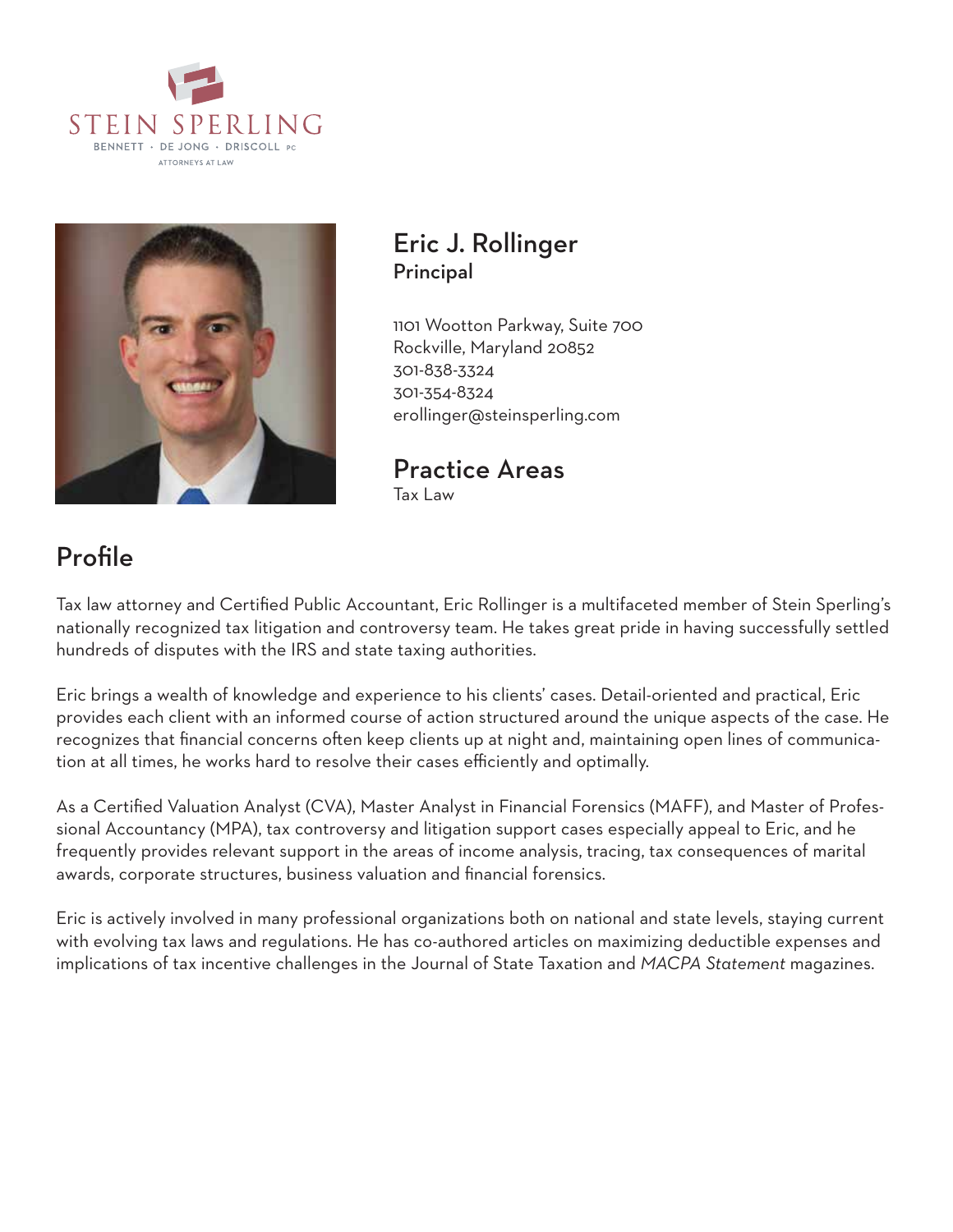## Education

University of Wisconsin-Whitewater (B.B.A., 2002)

• Men's Intercollegiate Tennis Team, Co-Captain (2000-2002)

Marquette University School of Law (J.D., 2006)

• Student Bar Association, Treasurer (2005-2006)

University of Wisconsin-Whitewater (M.P.A., Accountancy, 2003)

• Dean's Advisory Council

### More

When not at the office, Eric enjoys playing tennis, watching the Green Bay Packers and spending time with his family.

### **Admissions + Certifications**

Maryland Virginia Wisconsin U.S. Tax Court U.S. Supreme Court Certified Public Accountant Certified Valuation Analyst Master Analyst in Financial Forensics

#### **Memberships + Activities**

Bar Association of Montgomery County, Maryland Maryland State Bar Association Virginia State Bar Wisconsin State Bar American Academy of Attorney-CPAs (2009-present)

- National Executive Committee (2013-present)
- Capital Area Chapter President (2011-2014)
- AAA-CPA National President (2017-2018)

American Institute of Certified Public Accountants (2007-present) Maryland Association of Certified Public Accountants (2009-present) Montgomery/Prince George's County Tax Study Group National Association of Certified Valuation Analysts (2010-present)